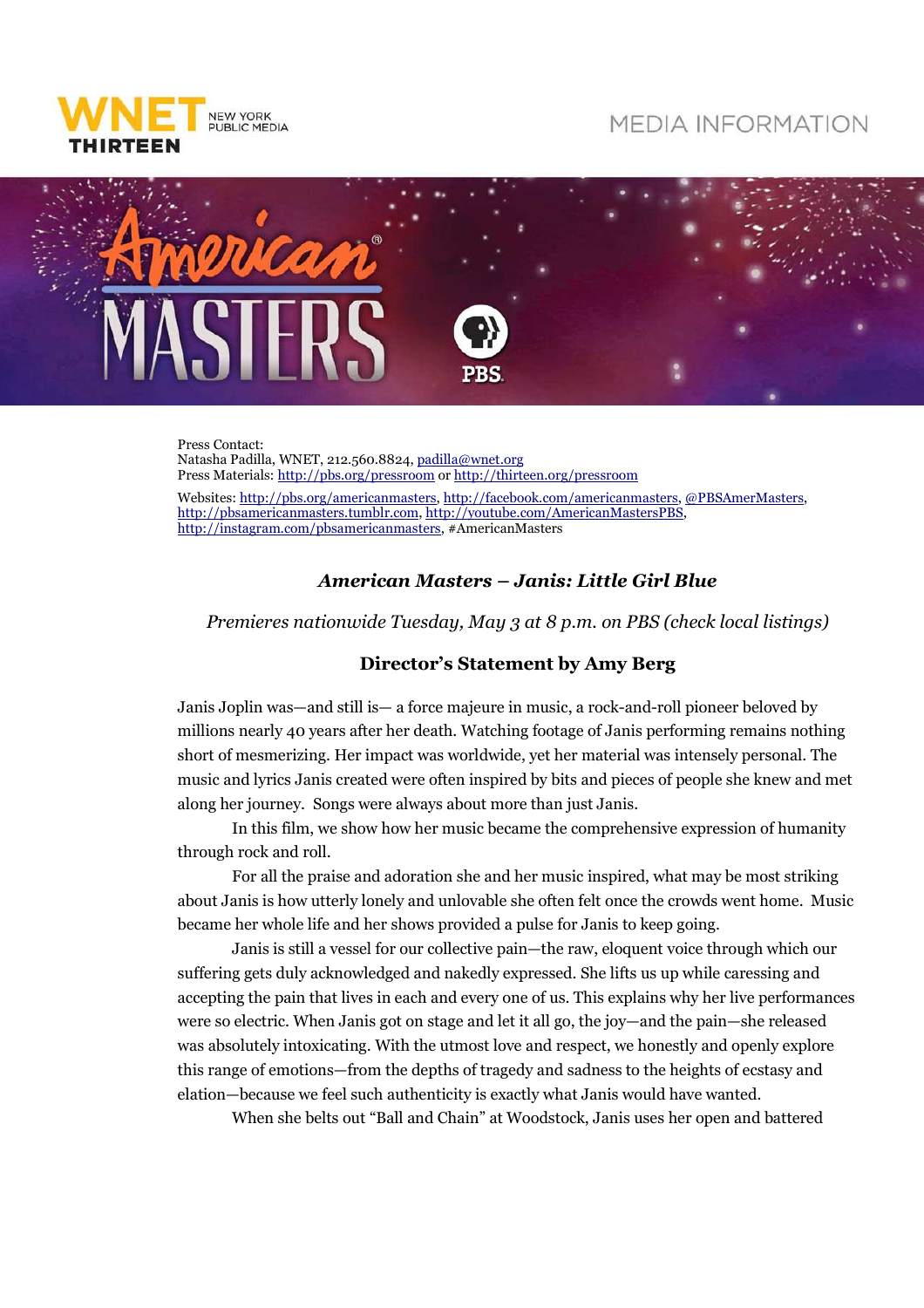heart to channel the blues of people like Odetta, Bessie Smith and Big Mama Thornton. When she sings, "I know you're unhappy...Baby, I know just how you feel" on the Rodgers & Hart classic, "Little Girl Blue," Janis is wailing for all the misfits and outcasts she's collected and connected with over the years.

But our film explores more than just the tortured magic of Janis' music and the depths of her pain and suffering. We also create a cinematic celebration of her exuberant spirit and the impact Janis left on the world after all these years. Her lust for life can be seen in the hundreds of iconic photos that catch Janis overcome with laughter—her image so powerful you can almost hear the famous Janis cackle. Janis had an unyielding power to throw her pain aside and be in the moment at level 10. Her message, she once told a reporter, was simple: "Get off your butt and *feel* things!"

Speaking of feeling things, it's essential to note that we experience Janis' story from two distinctive perspectives. On the one hand, we're right there with Janis, living the journey from her POV. This allows us to learn who she is, how she sees the world, what turns her on, what she endures to "make it."

Then, when the film shifts to her concerts, we go into serious fan mode, soaking up the show from the front row as we watch the electricity Janis creates onstage! This will have the inevitable effect of making Janis like a drug for the viewer. We not only see the overwhelming effect of her live shows, where Janis left audiences stunned, exhausted and screaming for more, but our front row perspective is the closest most of us will ever get to seeing Janis live, back in the day.

And when our story leaves the concert and shifts back to Janis' offstage life—where she often uses drink, drugs and sex to mask her pain and escape the pressure—our impulse as a viewer will be to get her back onstage. Janis *needs* to get on that stage. Performing *saves* her. It is her drug in many ways.

Music gave Janis the acceptance she always craved and performing was her salvation. It's hard to imagine how terribly vulnerable she was offstage when you see the explosion that was her performance. Once onstage, Janis was swept up in a wave of unconditional love that could never quite be duplicated and sustained offstage.

Brief as her career may have been, Janis' impact on not just the music scene, but on the culture-at-large, was immense as well. She was real, relatable and not without flaws—the perfect reflection of all that was the '60s. Janis was a human prism through whom many of the issues of the day can be closely viewed—from drugs and the counterculture to women's liberation and the anti-war movement; from the sexual revolution to hippie fashion and tattoo culture, even civil rights. Janis was seemingly at the vanguard of *everything*.

And musically, she was nothing short of a maverick. Janis was the first true lady rock star, a trailblazing original in the macho world of rock and roll. She's also been called by many "the greatest white blues singer *ever.*" By putting her stamp on the soulful suffering of her blues heroes, Janis became the bridge between the ladies who sang the blues and future generations of female rockers. Stevie Nicks says her life changed after watching Janis live. "She had a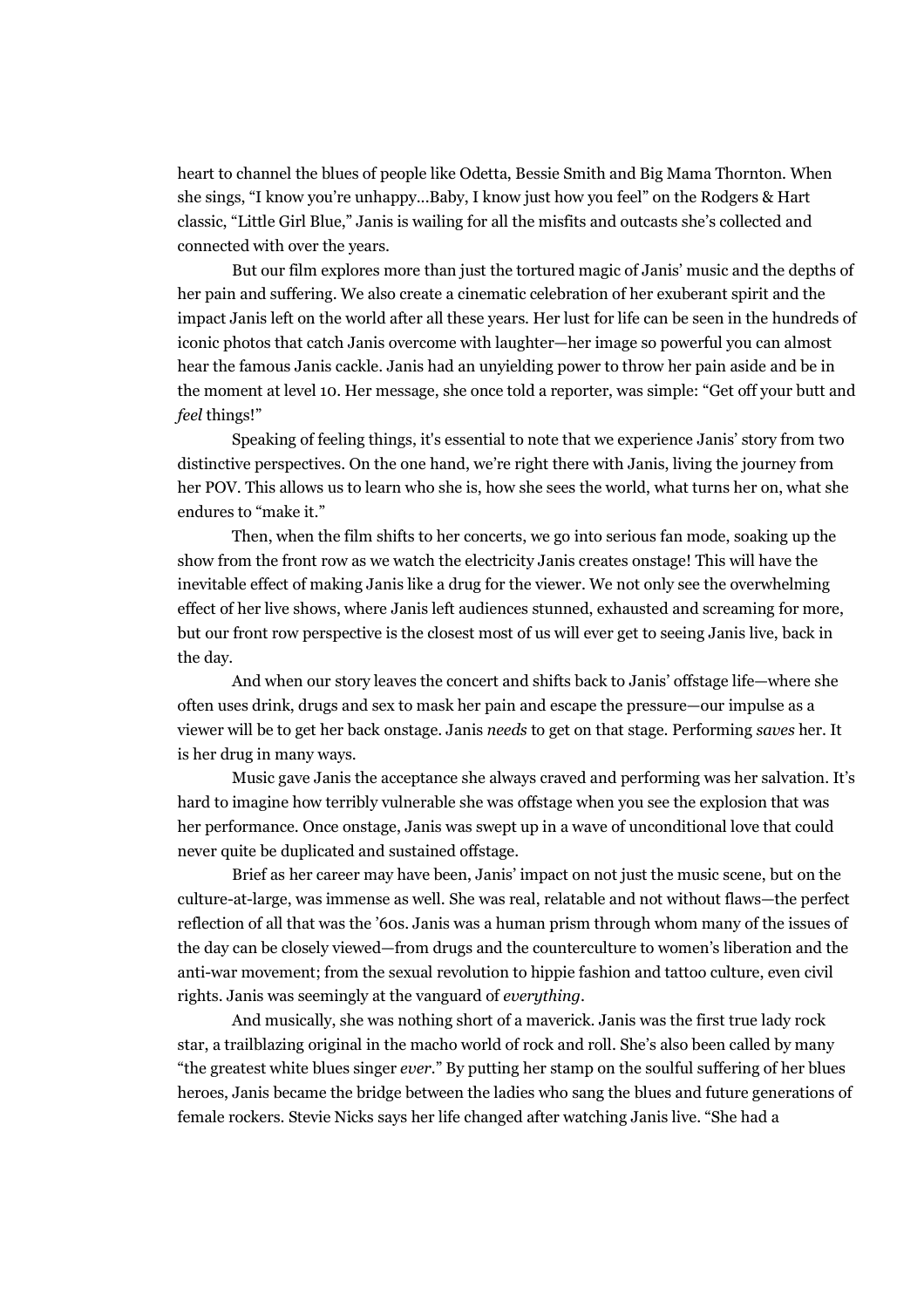connection with the audience that I had not seen before," recalls Nicks. "And when she left the stage, I knew that a little bit of my destiny had changed. I would search to find that connection that I had seen between Janis and her audience."

It was Janis' courage that first got to Sonic Youth's Kim Gordon. "When I was a teenager," recalls Gordon, "listening to her voice, I knew it as a model for not being afraid to do something which may be considered ugly in order to create something entirely original—and beautiful." Gordon and Nicks are not alone in their reverence for Janis. Her influence has been hovering over the music landscape for generations. Courtney Love, Exene Cervenka, Joan Jett, PJ Harvey, even Grace Slick, are just some of the women who've been inspired by Janis over the years.

More recently, performers like Joss Stone and Amy Winehouse are obvious Janis disciples. As is Pink, who once said: "I have a deep, spiritual connection to Janis. I've always been extremely attracted to her energy, and her pain, and her voice and her life. I just think she is one of the most amazing women that ever lived."

While she may have died in 1970, Janis has never truly fallen off the pop culture radar. Bette Midler's 1979 film *The Rose* was loosely based on Janis' life. A musical called *Love, Janis*  won acclaim and packed houses off-Broadway in the late '90s. More recently, Janis' version of "Cry Baby" was hailed on *American Idol.* The star of a one-woman show called *Janis* at this year's Edinburgh Fringe Festival won rave reviews. And a Hollywood biopic about Janis has been in the works for years, attracting actresses from Zooey Deschanel to Amy Adams.

Janis has also inspired more than one classic song. From Leonard Cohen''s "Chelsea Hotel No. 2" (*"You fixed yourself, you said, 'Well never mind/We are ugly but we have the music..."*)*,* to "Pearl" by the Mamas and Papas (*"Here's a wish for a runaway girl/Here's a prayer for honkytonk Pearl…"*), to Joan Baez's "In the Quiet Morning" (*"That poor girl/tossed by the tides of misfortune/Barely here to tell her tale/Rolled in on a sea of disaster/Rolled out on a mainline rail..."*) — even a mention in Don McLean's classic "American Pie" (*"Met a girl who sang the blues/And I asked her for some happy news/But she just smiled and turned away..."*)*.*

Then there's her own music. Has any artist ever generated this much love and fame from a four-album career? Janis recorded all of two studio albums with BBHC *(Big Brother and the Holding Company* and *Cheap Thrills)* and two solo albums (*I Got Dem Ol' Kozmic Blues Again Mama!* and *Pearl).* But in the years since her death, there have been more than 15 greatest hits collections, reissues and live albums released to the Janis-loving public.

Four decades after her untimely demise, Janis is as big ever.

Yet for all the accolades and stardom she's earned over the years—both during her lifetime and posthumously—it's staggering to think how much Janis suffered, how deeply she hurt, during her short life. And the wounds came from every direction. During high school in Port Arthur she was teased for being a chubby bookworm and called names like "nigger lover" and "freak." At the University of Texas, Janis was voted "Ugliest Man On Campus." And while her parents were caring and supportive, they would've preferred that Janis become a teacher,